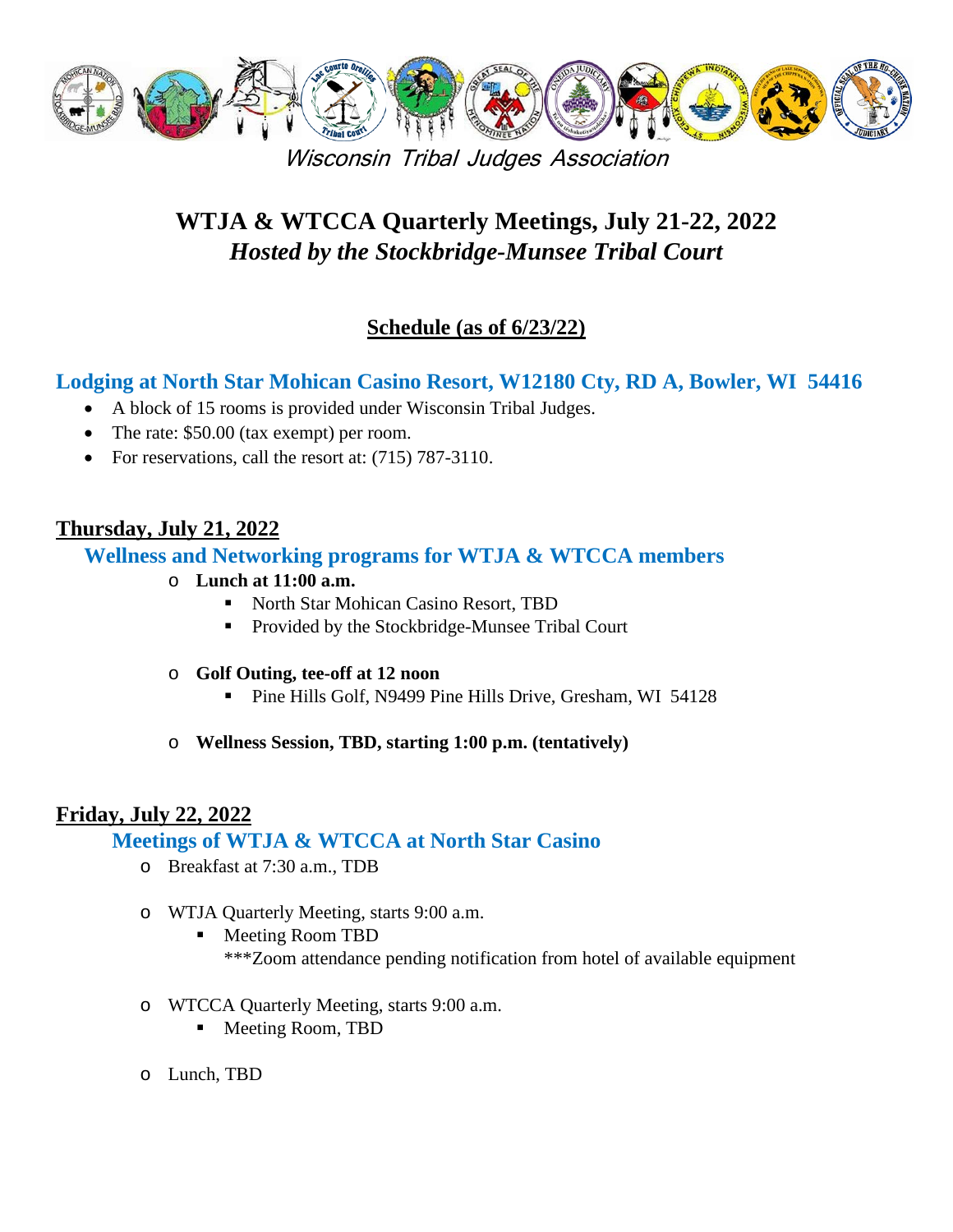

Wisconsin Tribal Judges Association

### **Regular Quarterly Meeting/In Person Friday, July 22, 2022, at 9:00 a.m.**

#### **AGENDA (draft 3, June 21, 2022)**

#### **For online access to meeting materials, go to WTJA Members Only page<http://www.wtja.org/login.php>**

- I. **Call to order** by President, Judge Gwendolyn Topping
- II. **Roll call** by Secretary/Treasurer, Judge Patty Ninham Hoeft *Present: Bad River, Forest County Potawatomi, Ho-Chunk, Lac Courte Orielles, Lac Du Flambeau, Menominee, Oneida, Red Cliff Band, St. Croix Chippewa, Sokaogon, Stockbridge-Munsee Band; Not present:*
- **III. Opening Prayer**
- **IV. Approval of the agenda**
- **V. Approval of the minutes –** April 22, 2022 regular meeting
- **VI. Reports**
	- 1. President's Report, Judge Gwendolyn Topping i. Welcome from host and sponsor, Judge Marianne Higgins
	- 2. Secretary/Treasurer Report, Judge Patty Ninham Hoeft
		- i. 2023 proposed budget & membership dues
	- 3. Committee Reports list all committees  $\&$  check their status (active/inactive)
		- i. Courtroom Safety & Security, inactive
		- ii. GLITC, Judge Garold Smith, Lac Du Flambeau
		- iii. Other
	- 4. Wisconsin Tribal Courts Clerks Association (WTCCA), President Tara Kress, Forest County Potawatomi; Secretary Tabitha Ostrem, Ho-Chunk (pending)
	- 5. WI Judicare, Doug Twait, Indian Law Office director <http://www.judicare.org/>
	- 6. WI State-Tribal Justice Forum, Judge Topping <https://www.wicourts.gov/courts/committees/tribal.htm>
	- 7. NAICJA, Judge Layatalati Hill, Oneida Judiciary Chief Trial Judge <https://www.naicja.org/>